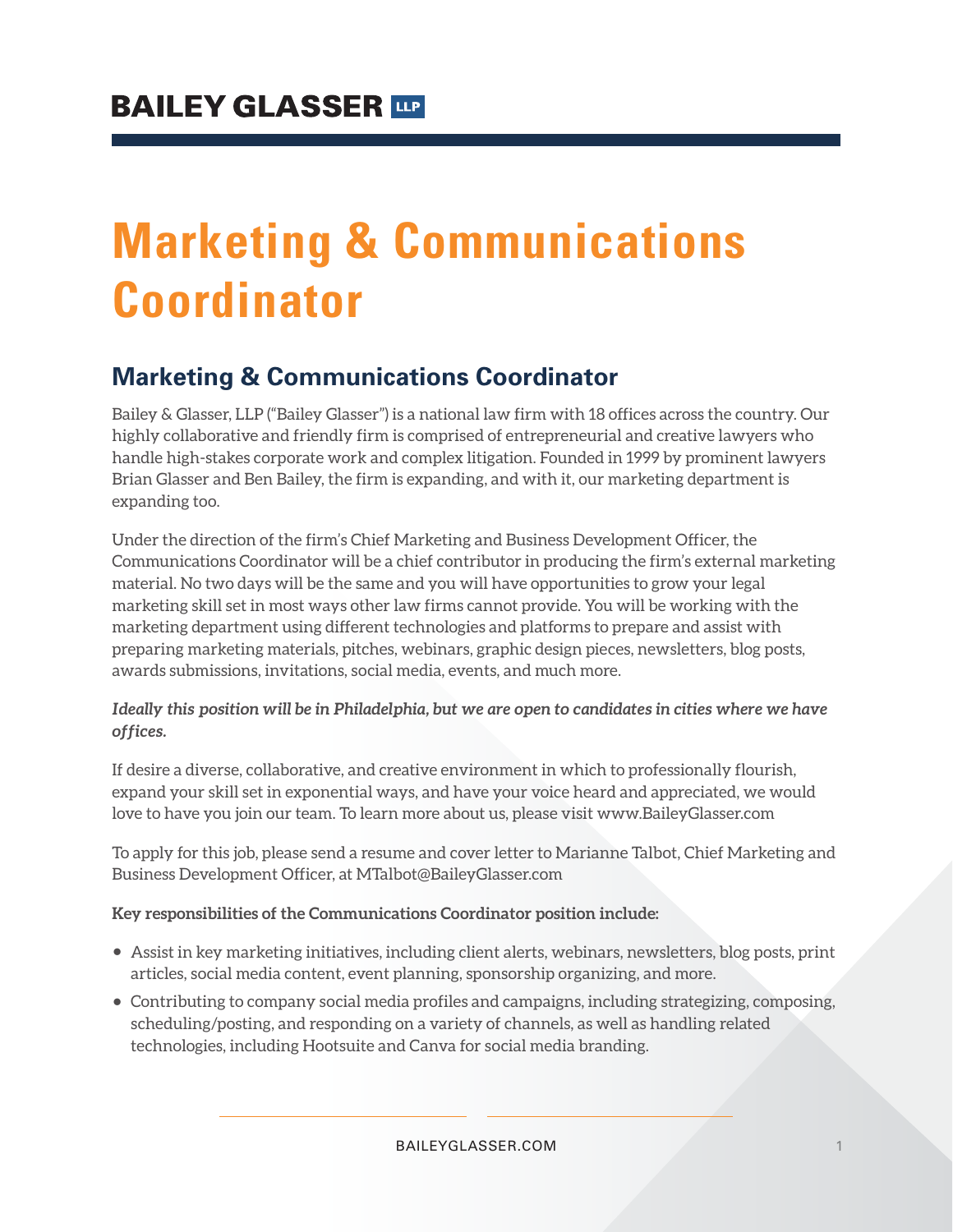## **BAILEY GLASSER TIP**

#### MARKETING & COMMUNICATIONS COORDINATOR

- Playing a key role in multi-channel content creation; coordinating with designers, editors, and others to create on-brand graphics, videos, and other assets, including on Canva.
- Create, proofread, and edit copy for various marketing channels, including web content, practice descriptions, attorney bios, brochures, awards submissions (including Chambers), and more.
- Preparation of business development materials, including pitches and proposals, and responses to Request for Proposals (RFPs).
- Independently coordinate Bailey Glasser marketing and community events, including overseeing logistics, managing registrations, coordinating with vendors, creating itineraries, and ordering marketing collateral.
- Ensure all editorial content complies with the Firm's brand messaging, tone of voice and editorial guidelines.
- Help manage the development and delivery of a variety of publications and print/online content.
- Serve as a liaison with the marketing department with firm practice groups.
- Coordinate product, event, or content email marketing campaigns, including copy, scheduling, testing, and basic database management.
- Maintaining deadlines and assist with firm sponsorships, attorney and firm nominations, and listings.
- Proofing/editing of attorney bios, practice area descriptions, internal and external communications as needed, including utilizing the firm's website CMS.
- Assist with management of firm CRM, and other data steward responsibilities.
- Coordinating firm media releases, research, and responsible for all postings that follow.
- Monitoring market, industry trends, and the competitive landscape, while helping strategize and implement marketing, branding, and advertising plans.
- Provide day-to-day editorial support to lawyers and internal teams by advising on structure, reviewing, and copy-editing text, and ensuring technical material is accessible to a non-expert legal audience.
- Work with marketing on special projects, seminars, presentations, research, and special events.
- Attend departmental meetings and any other committee meetings as assigned.
- Produce additional projects as needed, and other tasks as assigned.

#### **Minimum Qualifications:**

● College degree required. Major in English, Journalism, Marketing, New Media, or relevant field preferred, or significant professional experience in similar position.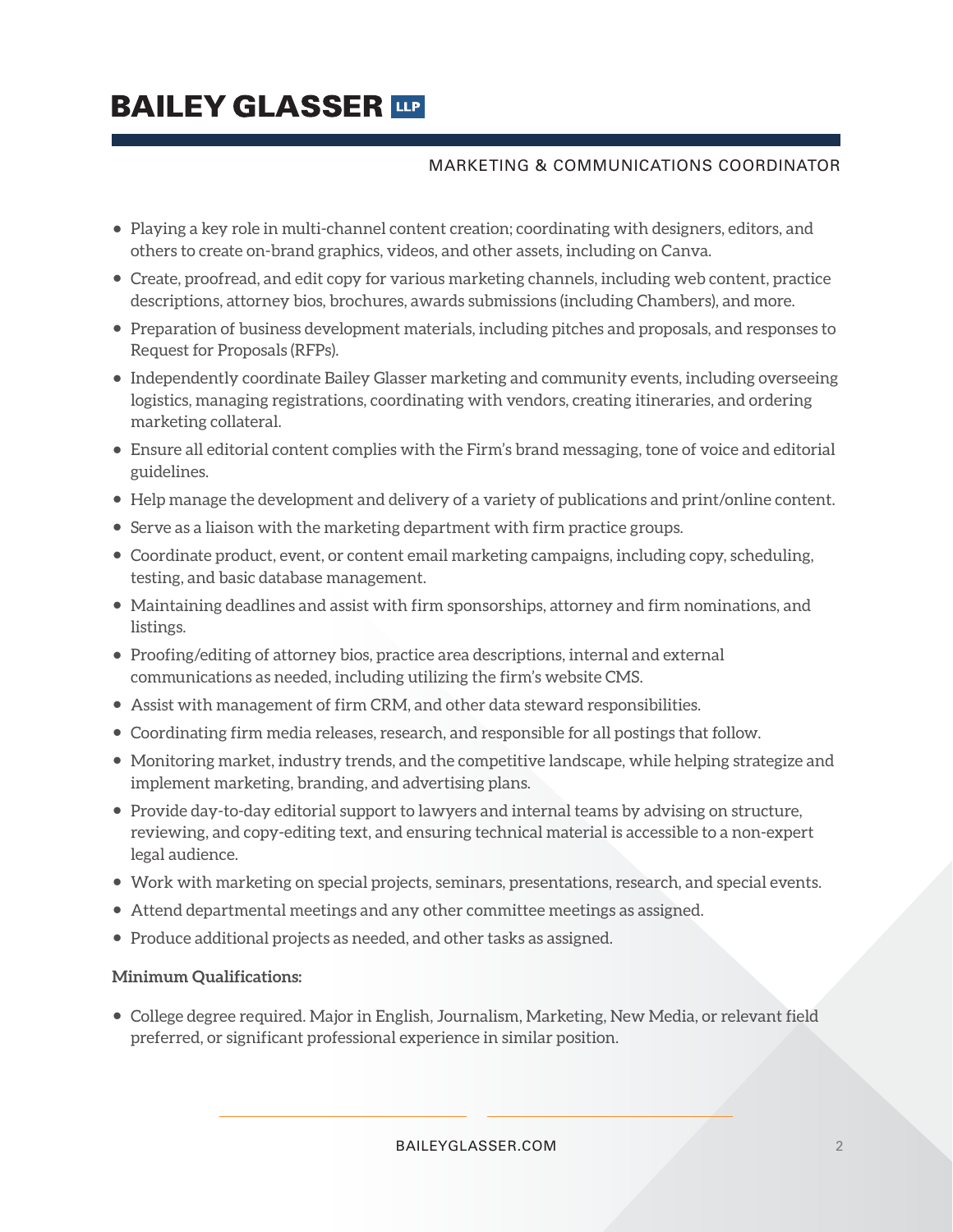## **BAILEY GLASSER TIP**

#### MARKETING & COMMUNICATIONS COORDINATOR

- Minimum two years in a legal marketing position, or three years in journalism, copywriting, social media, or related positions.
- Knowledge of traditional and digital marketing, content marketing, and social media marketing.
- Excellent written and verbal communications skills and strong organizational skills, including web, social media, regional media, and press postings.
- Adept with different social media platforms and how to optimize their reach.
- Excellent copywriting and proofreading skills.
- Working knowledge of basic design and email software including Canva.
- Must be a self-starter and be able to independently move project forward, prioritize tasks, and meet deadlines.
- Exceptional oral and written communications skills, including the ability to communicate complicated subject matter clearly; persuasive presentation skills; and a talent for listening actively and well.
- Ability to multi-task and meet multiple deadlines.
- Program knowledge to include Microsoft Office Suite including Excel, Word, and PowerPoint.
- Social media and tech prowess, including on LinkedIn, Instagram, YouTube, and Twitter. TikTok experience appreciated, and with an enthusiastic eye to emerging and new social media technologies.
- Strong client service mentality and a proactive approach.
- A team player and collaborative personality. Not afraid to ask questions, or to course-correct.
- Well-developed and professional interpersonal skills.
- High level of attention to detail and good judgment. Ability to make intuitive decisions, but also to know when to ask questions.
- The ability to interact effectively with people at all levels of the firm.
- The ability to recognize and analyze problems, and a capacity to make or recommend sound solutions. A professional demeanor with the ability to be supportive and build credibility with internal and external stakeholders.
- Ability to travel and work flexible and fluctuating work hours, as needed.
- Goal oriented with a strong desire to produce results.
- Holds a high degree of emotional intelligence.

**Working Conditions:**